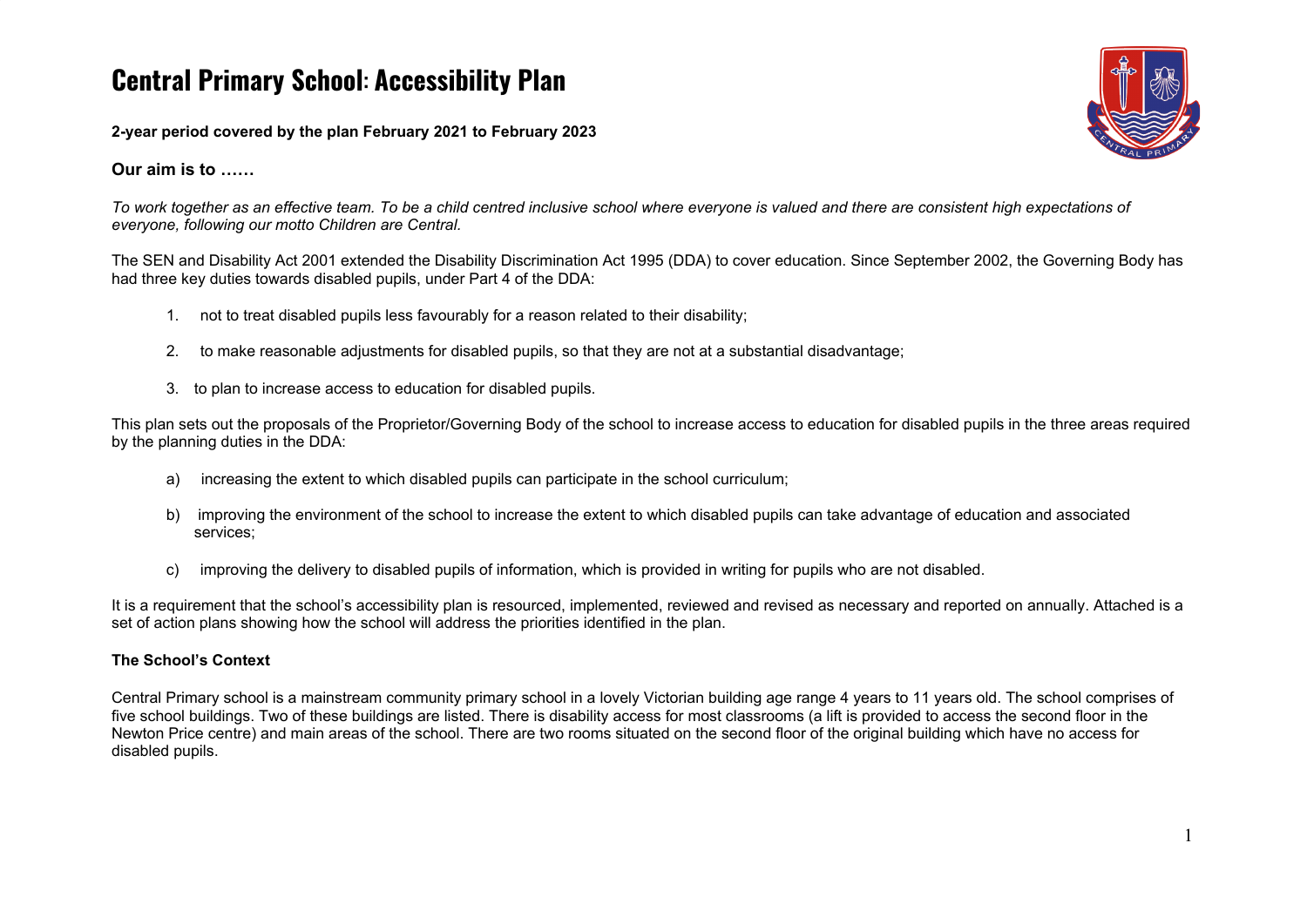### **The School's Aims**

- To be at the heart of our locality by working in partnership with families and the wider community
- To be a learning community which fosters creativity, independence and a passion for learning.
- To enable our children to develop the essential skills for a happy and fulfilled life.
- To deliver first quality teaching, with high expectations for all, that enables children to succeed and achieve their potential.
- To provide a nurturing and stimulating environment that supports and celebrates learning
- For all members of the school community to model positive, respectful relationships.

#### **We are working within a national framework for educational inclusion provided by:**

- Inclusive School (DfES 0774/2001)
- SEN & Disability Act 2001
- The SEN Revised Code of Practice 2014
- The Disability Discrimination Act (amended for school 2001)
- Code of Practice for Schools (Disability Rights Commission)
- OFSTED

#### **Our Aims are to provide:**

- 1. Full access to the curriculum
- 2. Full access to the physical environment
- 3. Full access to information

#### **Current good practice:**

We aim to ask about any disability or health condition in early communications with new parents and carers as part of our school admission procedure.

All entrances to the school are either flat or ramped and have wide doors. The main entrance has been rebuilt and has a wide, automatic door into the entrance. The lobby is fully accessible for wheelchair users. There are disabled toilet facilities available fitted with a handrail and a pull emergency cord. The school has internal emergency signage and escape routes are clearly marked.

There are only two rooms disabled pupils have no access to but they can be used flexible for different year groups.

We support pupils with both physical disabilities and learning needs to access areas of the curriculum they find difficult. Where PE is a challenge for physically impaired pupils we seek expert advice for identified individual needs.

We consult with experts when new situations regarding pupils with disabilities are experienced.

#### **It is a requirement that this plan is resourced, implemented and reviewed and revised as necessary. This plan should be read in conjunction with the Equalities Policies.**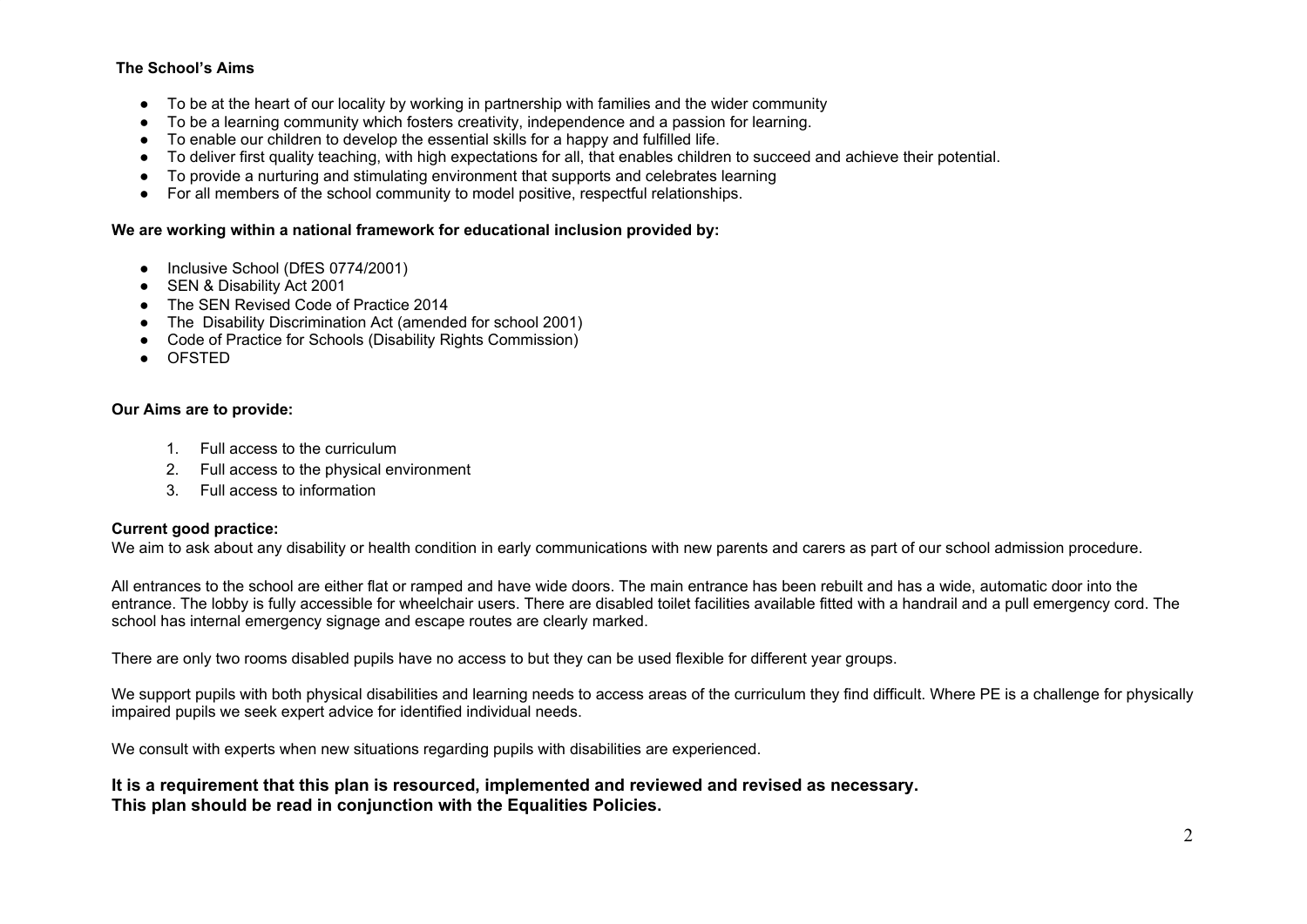| 1. Increase access to the curriculum for disabled pupils                                                        |                                   |                                                                                                                                                                                                                                                                                                                                                                                                                                                                                                                                                                                                                                                                                                                                                |                                                                                                                      |                                                                                                       |                                                                                                               |
|-----------------------------------------------------------------------------------------------------------------|-----------------------------------|------------------------------------------------------------------------------------------------------------------------------------------------------------------------------------------------------------------------------------------------------------------------------------------------------------------------------------------------------------------------------------------------------------------------------------------------------------------------------------------------------------------------------------------------------------------------------------------------------------------------------------------------------------------------------------------------------------------------------------------------|----------------------------------------------------------------------------------------------------------------------|-------------------------------------------------------------------------------------------------------|---------------------------------------------------------------------------------------------------------------|
| <b>Priority</b>                                                                                                 | Lead                              | <b>Strategy / Action</b>                                                                                                                                                                                                                                                                                                                                                                                                                                                                                                                                                                                                                                                                                                                       | <b>Resources</b>                                                                                                     | <b>Timescale</b>                                                                                      | <b>Success Criteria</b>                                                                                       |
| Effective communication<br>and engagement with<br>parents                                                       | SLT/<br>Senco                     | Termly meetings with parents/carers<br>$\bullet$<br>Termly consultations<br>$\bullet$<br>SEN/ Annual Review meetings with SENCo<br>$\bullet$<br>Stay and Learn sessions<br>$\bullet$<br>Coffee mornings organised with SENCo<br>$\bullet$<br>Parent/carer workshops around<br>$\bullet$<br>School blog/ school emails to be used to share<br>$\bullet$<br>parent/carer courses and further information                                                                                                                                                                                                                                                                                                                                         | Time allocated                                                                                                       | In place and<br>ongoing                                                                               | Parents/carers fully informed<br>about progress & engage with<br>their child's learning                       |
| To develop the inclusivity of<br>the school curriculum                                                          | SLT/CLT                           | Align the school curriculum with the Equality plan<br>$\bullet$<br>Equality, Values Policy<br>$\bullet$<br>Pupil Voice to be included in all school development<br>work                                                                                                                                                                                                                                                                                                                                                                                                                                                                                                                                                                        | Time allocated                                                                                                       | In place and<br>ongoing                                                                               | Curriculum represents the<br>whole community                                                                  |
| Training/support for staff<br>on increasing access to<br>the curriculum for all<br>pupils                       | SLT/<br>Senco/<br>School<br>nurse | Continue to provide Epipen training for all staff<br>$\bullet$<br>Intimate care policy and trained staff<br>$\bullet$<br>Support for staff when needed from SALT, Social<br>$\bullet$<br>Communication Team, Learning & Behaviour<br>Advisory Team, Sensory Support team<br>$\bullet$<br>Access to courses, CPD<br>$\bullet$<br>Outreach support from local special school<br>$\bullet$<br>Online resources for CPD shared with staff<br>$\bullet$<br>Ongoing guidance from specialists e.g. for children with<br>$\bullet$<br>visual or hearing impairment, physiotherapists, OT,<br>moving and handling advisors, health visitors etc.                                                                                                       | Training time<br>TA time<br>allocated                                                                                | In place and<br>ongoing:<br><b>Epipen Training</b><br>Regular visits from<br>outside<br>professionals | Increased access to the<br>curriculum<br>Needs of all learners met<br>Maintain records of staff<br>trained    |
| Effective use of resources<br>& specialised equipment to<br>increase access to the<br>curriculum for all pupils | Senco/<br><b>SLT</b>              | Strategic deployment of support staff/intervention<br>$\bullet$<br>teacher<br>Use of ICT, eg: Clicker 8 & voice activated text etc.<br>$\bullet$<br>Use of Herts integrated visual coding (shape coding)<br>$\bullet$<br>across the curriculum<br>Purchase and allocate other resources as needed, eg:<br>$\bullet$<br>sloping boards for writing, wobble cushions, reading<br>rulers, coloured exercise books / overlays, pencil grips,<br>adapted pens, chew/fiddle toys, Mantra Lingua<br>resources for pupils with EAL.<br>Ensure specialist equipment (eg: hearing aids) is<br>$\bullet$<br>checked daily and seek advice if needed (eg: from<br>Sensory Support)<br>Access to specialist resources shared widely with staff<br>$\bullet$ | Specific apps<br>to support<br>learning on<br>ipads<br>Other<br>resources as<br>required for<br>individual<br>pupils | In place and<br>ongoing                                                                               | Positive impact on pupil<br>progress<br>Barriers to learning are<br>removed by use of apps such<br>as Clicker |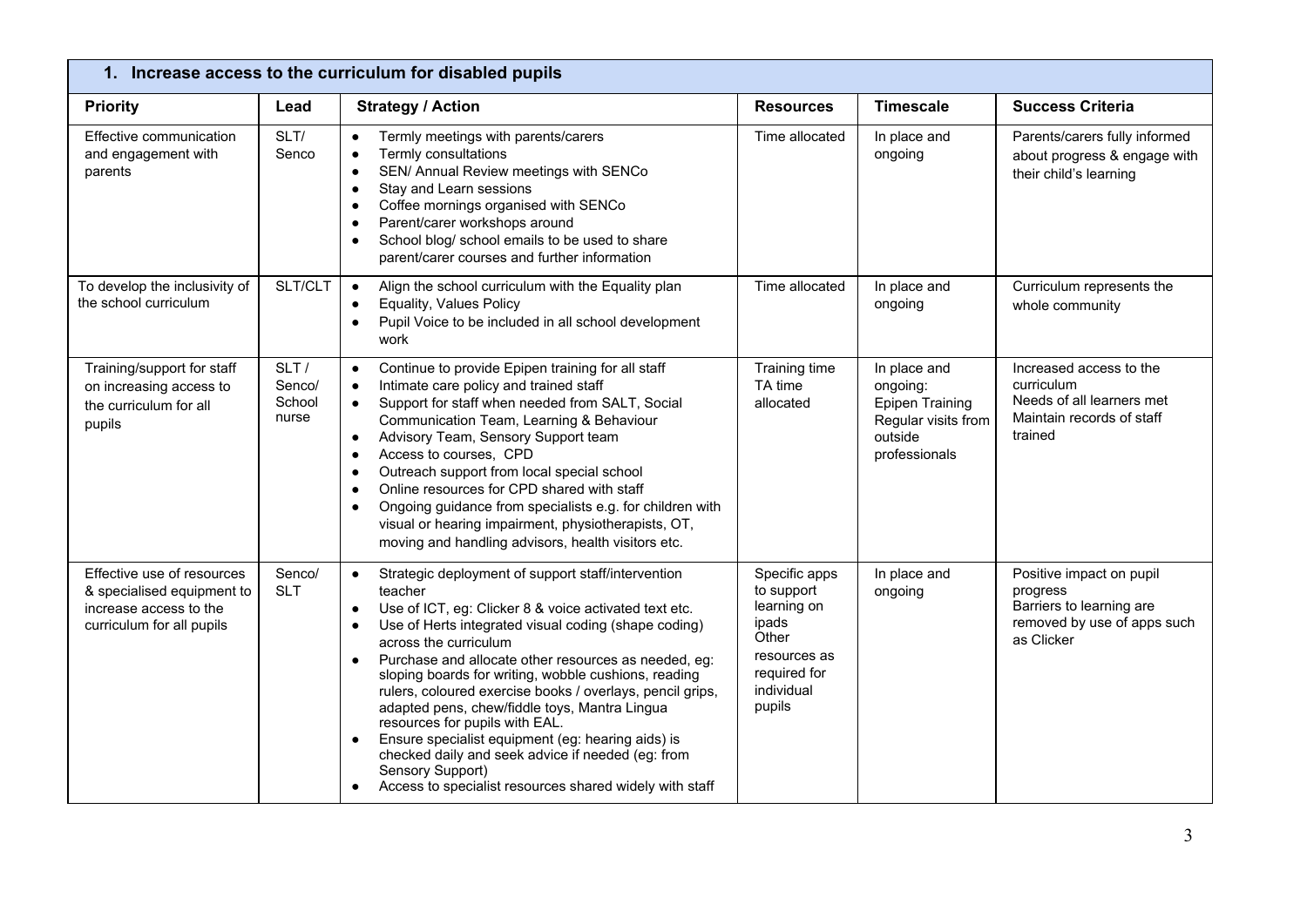| Adaptations to the<br>curriculum to meet the<br>needs of individual<br>learners                                                                                                      | Senco/<br><b>KS</b>                     | Pastoral support, timetable adaptations<br>SEN support used effectively to identify specific needs of<br>$\bullet$<br>a child<br>Reasonable adjustments used to support individual<br>$\bullet$<br>learners<br>Individual physiotherapy/OT programmes<br>$\bullet$<br>Speech and language therapy programmes<br>$\bullet$<br>Specific training in word processing programmes<br>$\bullet$<br>Use of access arrangements for assessment/National<br>tests<br>Use of pre-teaching to support specific learners<br>$\bullet$<br>Use of Raise to English resources<br>Movement and sensory breaks | <b>Inclusion</b><br>team<br><b>ISL</b><br>Children's<br>Therapy<br>service<br><b>Drama</b><br>therapist,<br>Nicola<br>Williams | In place and<br>ongoing                                                     | Needs of all learners met<br>enabling positive outcomes                                                     |
|--------------------------------------------------------------------------------------------------------------------------------------------------------------------------------------|-----------------------------------------|-----------------------------------------------------------------------------------------------------------------------------------------------------------------------------------------------------------------------------------------------------------------------------------------------------------------------------------------------------------------------------------------------------------------------------------------------------------------------------------------------------------------------------------------------------------------------------------------------|--------------------------------------------------------------------------------------------------------------------------------|-----------------------------------------------------------------------------|-------------------------------------------------------------------------------------------------------------|
| Improve educational<br>experiences for visually<br>impaired pupils                                                                                                                   | Senco                                   | Consult Sensory Support team<br>$\bullet$<br>Use of magnifiers/Braille keyboard/enlarged reading<br>$\bullet$<br>materials, etc. as required based on identified needs<br>Visualisers in classrooms to support<br>$\bullet$<br>Reasonable adjustments within the learning environment                                                                                                                                                                                                                                                                                                         | Cost of<br>equipment                                                                                                           | In place when<br>required - regular<br>visits from sensory<br>support team. | Teaching aids, white boards<br>etc, more easily seen and<br>learning experiences of pupils<br>enhanced.     |
| To develop SLCN<br>strategies throughout<br>school                                                                                                                                   | Senco                                   | All staff will be aware of SLCN needs and can effectively<br>$\bullet$<br>support pupils in mainstream/ identify SLCN pupils early<br>SLCN specific training to all staff<br>$\bullet$<br>In-reach opportunities for staff to experience the base                                                                                                                                                                                                                                                                                                                                             | Annual training<br>and ongoing<br>experience                                                                                   |                                                                             | Staff will use SLCN techniques<br>to support good progress of<br>pupils                                     |
| Improve educational<br>experiences for hearing<br>impaired pupils                                                                                                                    | Senco                                   | Daily maintenance and use of radio aids when required<br>Maintain hearing soundfield systems or explore<br>$\bullet$<br>individual radio aids if needed<br>Consult Hearing Impairment team<br>$\bullet$                                                                                                                                                                                                                                                                                                                                                                                       | Installation of<br>equipment                                                                                                   | In place when<br>required - regular<br>visits from sensory<br>support team. | Staff know how to<br>operate/maintain hearing<br>technology and learning<br>experiences of pupils enhanced. |
| All out of school activities<br>and after school clubs are<br>planned to ensure<br>reasonable adjustments<br>are made to enable the<br>participation of the whole<br>range of pupils | SLT/Sen<br>co/Staff<br>leading<br>clubs | Risk assessments will be undertaken where appropriate<br>Individual risk assessments (OV5) to be used when<br>needed<br>Providers will comply with all legal requirements<br>$\bullet$<br>Teachers to provide a wide range of after school<br>$\bullet$<br>activities for all children                                                                                                                                                                                                                                                                                                        | Any specialist<br>equipment<br>needed to<br>allow a child to<br>access a club                                                  | Ongoing                                                                     | Increased access to the<br>extra-curricular activities for all<br>pupils with SEND.                         |
| 2. Improve the physical environment to increase access to education and associated services                                                                                          |                                         |                                                                                                                                                                                                                                                                                                                                                                                                                                                                                                                                                                                               |                                                                                                                                |                                                                             |                                                                                                             |

| <b>Priority</b>                                                                                                 | Lead       | <b>Strategy / Action</b>                                                                                                                        | <b>Resources</b>     | Time                                                 | <b>Success Criteria</b>                                                           |
|-----------------------------------------------------------------------------------------------------------------|------------|-------------------------------------------------------------------------------------------------------------------------------------------------|----------------------|------------------------------------------------------|-----------------------------------------------------------------------------------|
| The school site will be as<br>accessible as possible<br>within the constraints of its<br>listed building status | <b>SBM</b> | -Undertake a site audit with specialists in mobility.<br>visual impairments and create an action plan to<br>continue to develop the school site | Maintenance<br>costs | Over the time<br>period of the<br>Accessibility plan | The site will continue to be<br>accessible to pupils, staff and<br>our community. |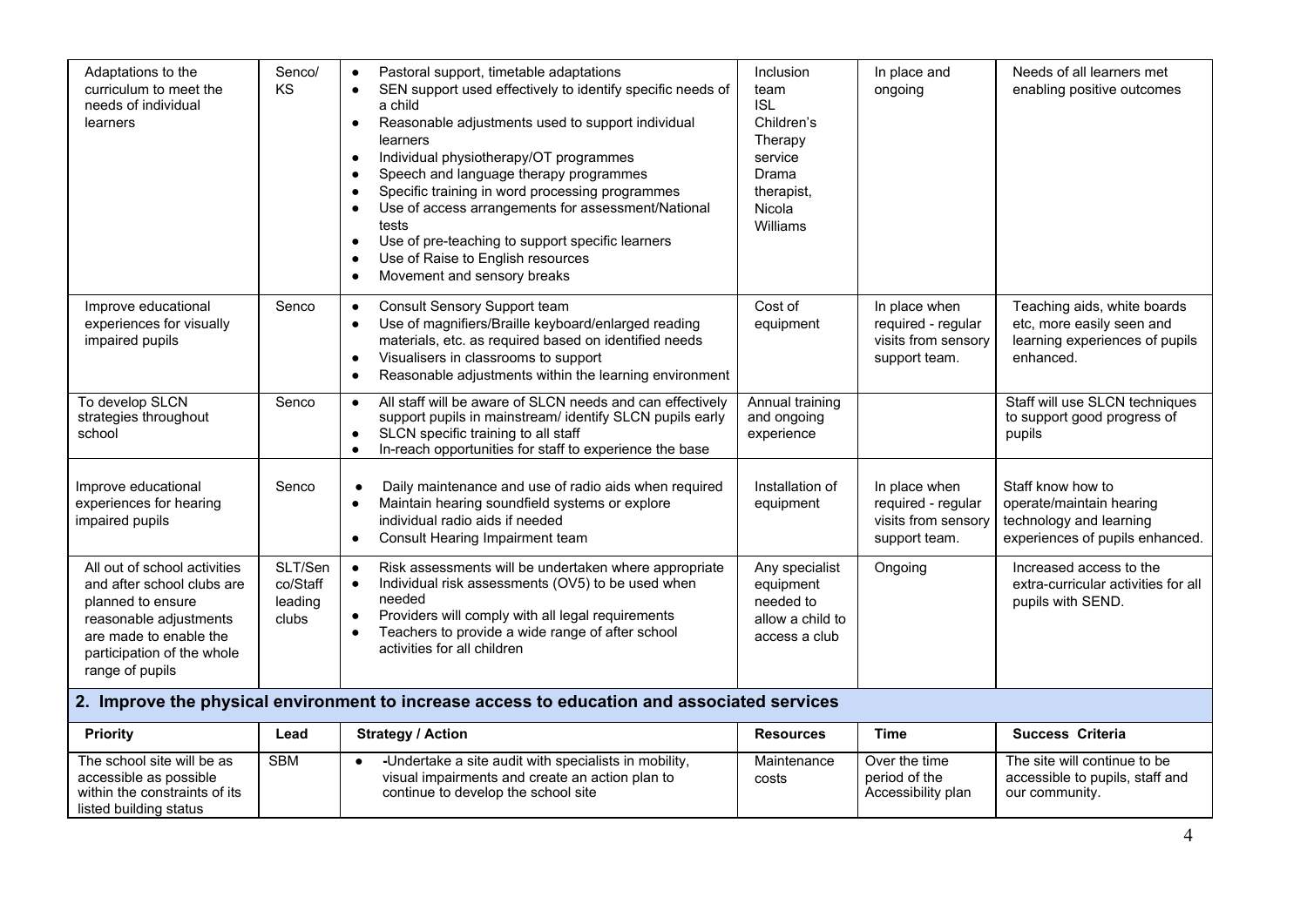| Provision<br>of accessible<br>toilets                                    | <b>ST</b>                | Maintain wheelchair accessible toilets with clinical waste<br>bins<br>Provide equipment for all children to access toilets<br>$\bullet$<br>around the school.                                                                                                                                                                                                                                                                                    | Maintenance<br>costs                                    | In place and<br>ongoing                | School will be fully accessible<br>for all the pupils across the<br>school.                                       |
|--------------------------------------------------------------------------|--------------------------|--------------------------------------------------------------------------------------------------------------------------------------------------------------------------------------------------------------------------------------------------------------------------------------------------------------------------------------------------------------------------------------------------------------------------------------------------|---------------------------------------------------------|----------------------------------------|-------------------------------------------------------------------------------------------------------------------|
| Access into and around<br>school and reception to be<br>fully compliant  | SM/HT                    | Assign designated disabled parking<br>$\bullet$<br>Maintain clear route through school<br>$\bullet$                                                                                                                                                                                                                                                                                                                                              | Maintenance<br>costs                                    | In place and<br>ongoing                | School will be fully accessible<br>for wheelchair users and<br>carers.                                            |
| Improvements to help the<br>visually impaired                            | SM / HT                  | Maintenance of steps, poles, doors or identified hazards<br>$\bullet$<br>highlighted with yellow paint<br>Trip hazards identified and addressed, with support from<br>$\bullet$<br>the Sensory Team where applicable                                                                                                                                                                                                                             | Cost of<br>materials and<br>labour                      | In place and<br>ongoing<br>maintenance | Hazards highlighted to<br>increase safety for visually<br>impaired people. All areas<br>monitored and maintained. |
| Improvements to help the<br>hearing impaired                             | SM/HT                    | Maintain hearing soundfield when necessary for<br>$\bullet$<br>individuals when needed<br>Alarm linked to fire alarms<br>$\bullet$<br>Staff provided with opportunities to train when<br>$\bullet$<br>appropriate Makaton/ BSL.<br>Opportunities to work with HI professionals<br>$\bullet$                                                                                                                                                      | Cost of<br>equipment/<br>installation                   | Future plan                            | Learning experiences of pupils<br>with hearing difficulties<br>enhanced.                                          |
| Improve signage to<br>indicate access routes<br>around school            | SM/HT                    | Review the signs indicate disabled parking bay and<br>$\bullet$<br>wheelchair friendly routes around school                                                                                                                                                                                                                                                                                                                                      | Cost of signs                                           | In place                               | Disabled people aware of<br>wheelchair access                                                                     |
| safe<br>Maintain<br>access<br>around exterior of school                  | SM/HT<br>Site<br>manager | Ensure that pathways are kept clear of vegetation<br>$\bullet$<br>Restore seating and clear pathways of winter debris<br>Add additional handrails to external stairs/ steps                                                                                                                                                                                                                                                                      | Cost included<br>in ground's<br>maintenance<br>contract | In place and<br>ongoing                | People with disabilities can<br>move unhindered along<br>exterior pathways                                        |
| Maintain safe access<br>around the<br>interior of the school             | KS/HT                    | Awareness of flooring, furniture and layout in planning<br>$\bullet$<br>for disabled pupils<br>Review cloakroom storage in corridors (consider<br>$\bullet$<br>alternatives for bags etc.)<br>Staff aware of noise level i.e computer/projector/heaters<br>$\bullet$<br>and position children with HI/ASD away from them<br>Displays around the school provide a safe and neutral<br>$\bullet$<br>environment for children with additional needs | Cost of any<br>adjustments<br>that need to be<br>made   | In place and<br>ongoing                | People with disabilities can<br>move safely around the school                                                     |
| Maintain safe and calm<br>classroom environment                          | Teacher                  | Classroom environments are low arousal and provide a<br>$\bullet$<br>safe and calming work area<br>Teachers follow the school's Classroom environment<br>$\bullet$<br>policy                                                                                                                                                                                                                                                                     | Maintenance<br>costs                                    | In place and<br>ongoing                | Everyone will feel safe and<br>calm in classrooms.                                                                |
| 3. Make improvements in the provision of information for disabled pupils |                          |                                                                                                                                                                                                                                                                                                                                                                                                                                                  |                                                         |                                        |                                                                                                                   |